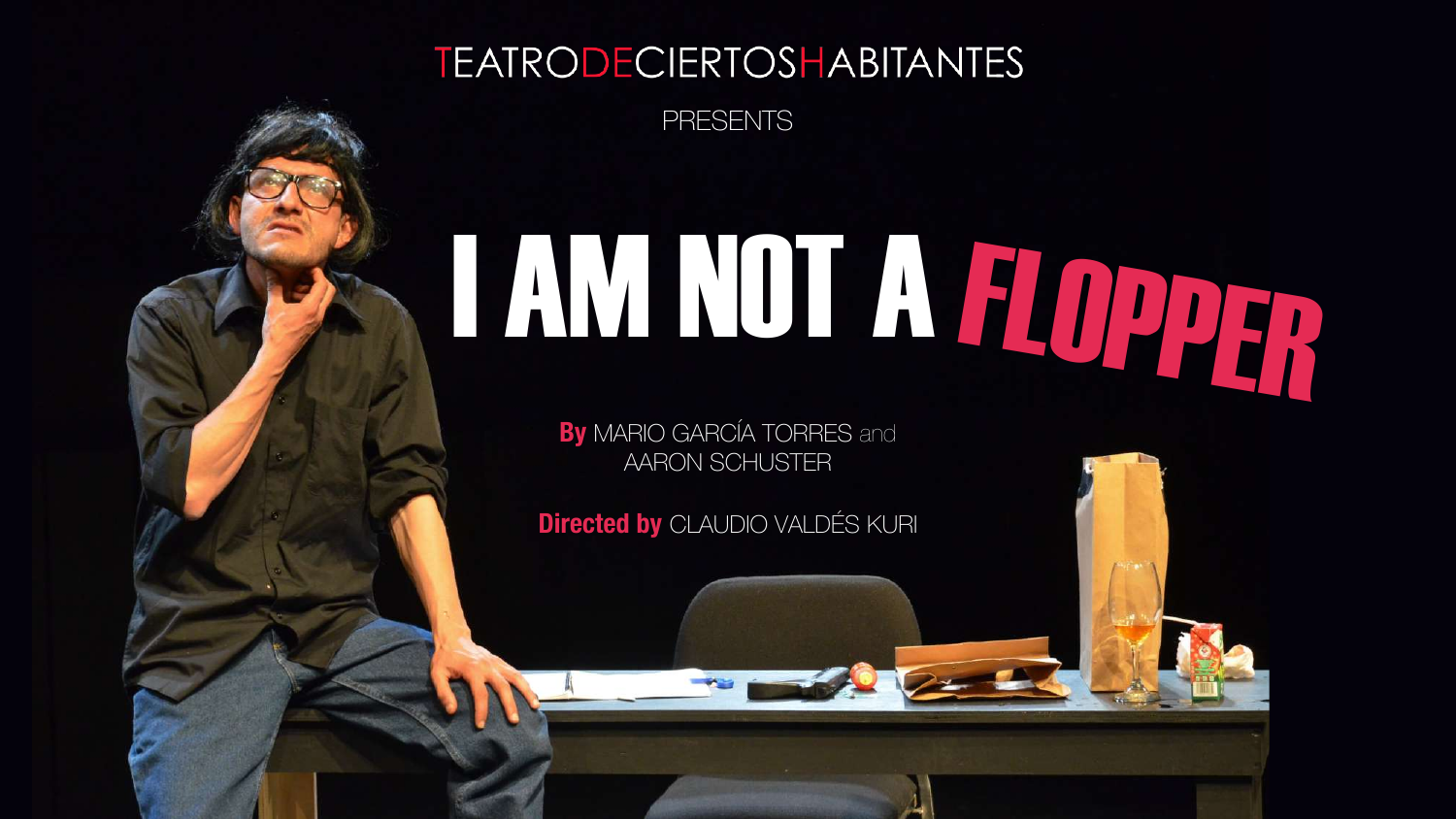## PRESENTATION

*"Advantages and disadvantages of being an alias"*

**I Am Not a Flopper** is a monologue written by the outstanding conceptual artist Mario García Torres, staged by Teatro de Ciertos Habitantes, under the direction of Claudio Valdés Kuri.

This piece is designed as an interdisciplinary performance that reflects on various themes around the concepts of art and existence. It is a playful show with a versatile acting performance, which intelligently presents elucidations on the meanings of truth and falseness, reality and fiction, being and not being.

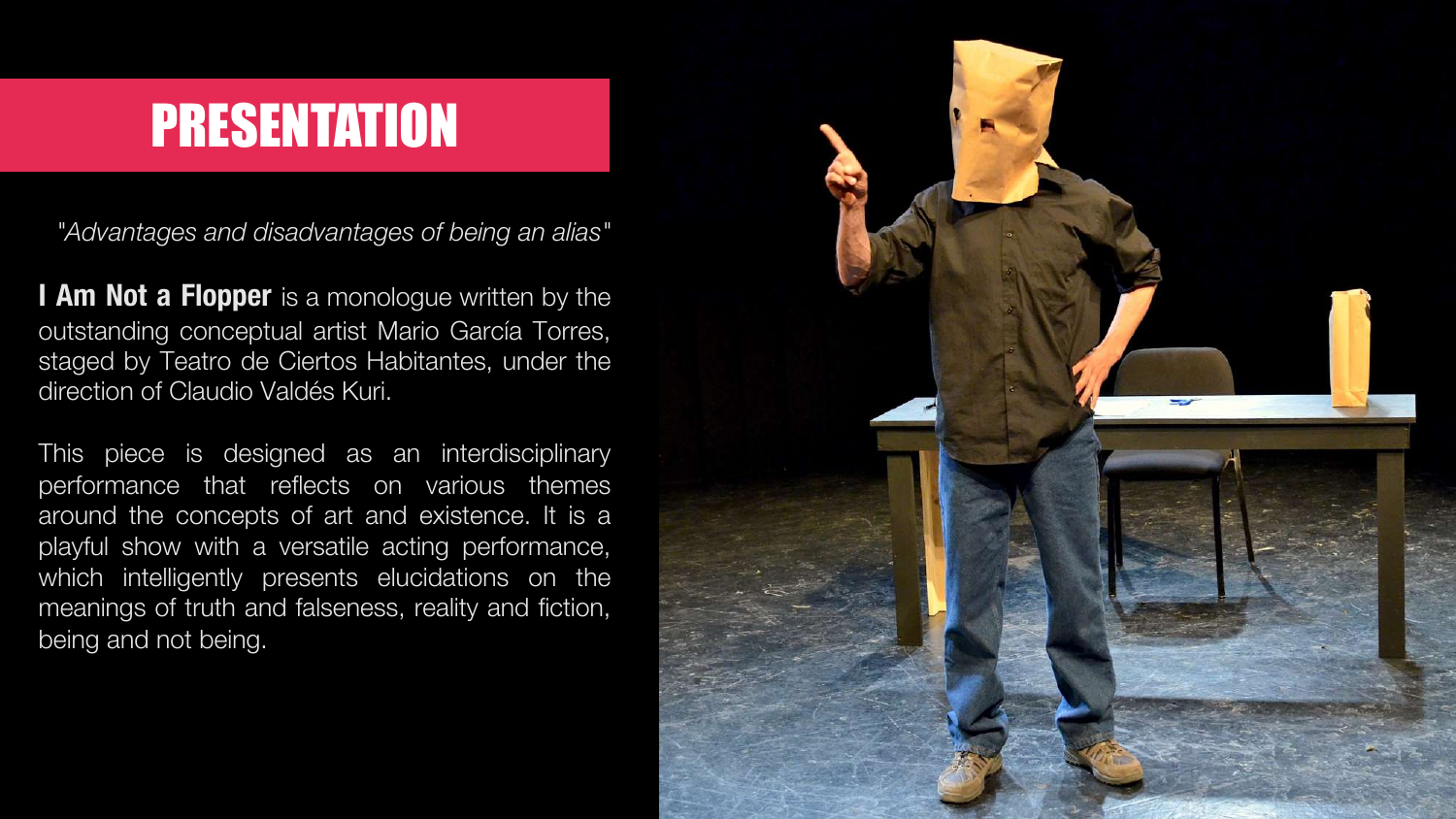# **SYNOPSIS**

In the monologue *I Am Not a Flopper* we meet Alan Smithee. He is not a person, rather an idea, a thing. It is the pseudonym that many Hollywood filmmakers used to hide their identity.

Through a lecture, Smithee tells the audience about how his name originated and how, over the years, it has served as a refuge for many artists disappointed with the result of their work. More than eighty films credited to this character also lead us to questions about theories of art.

Throughout this performance, we will see how this singular character—or the actor—struggles to validate his existence, to demonstrate that even though his story is made-up by failures, he is not a failure.

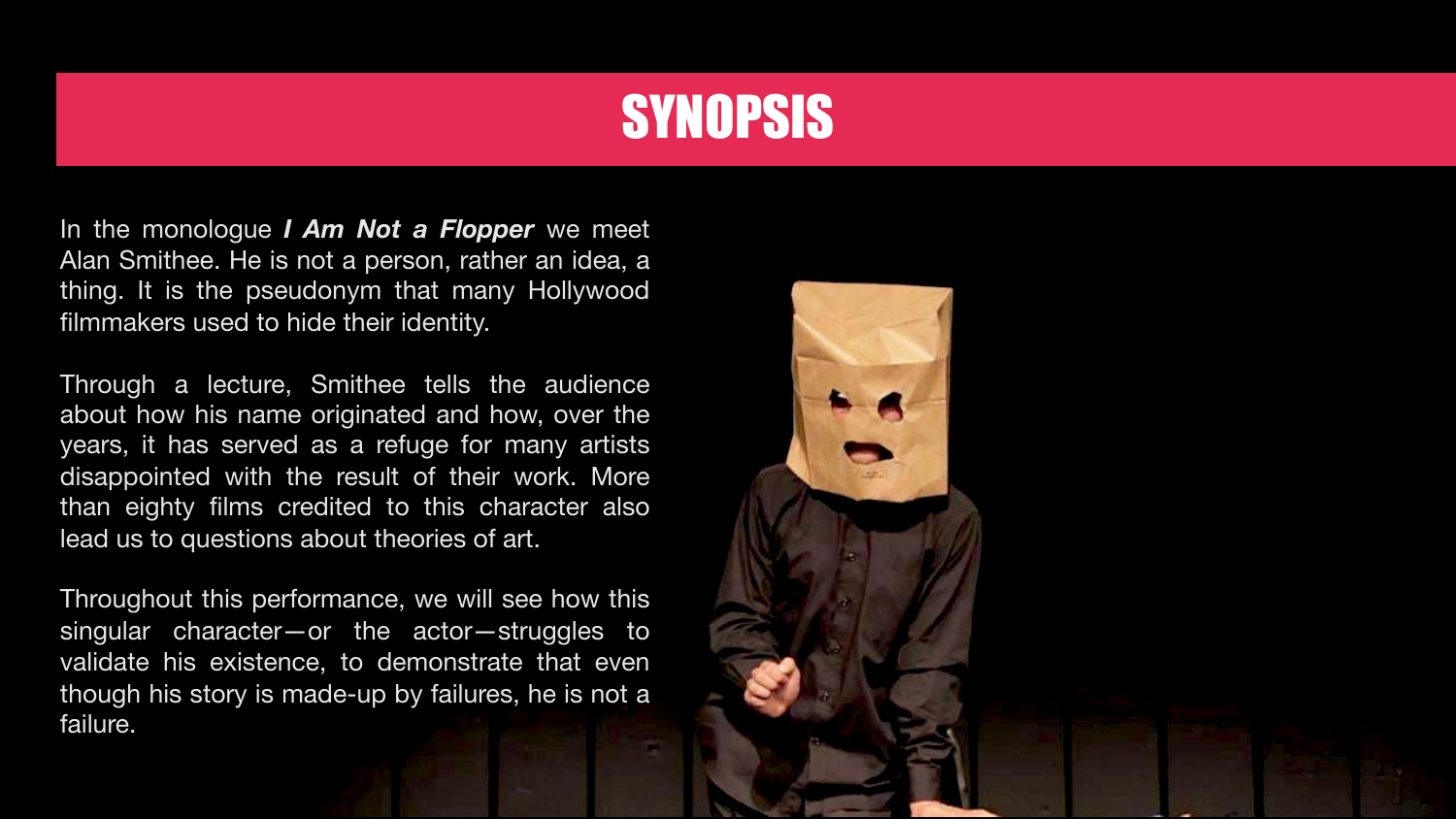## **CREDITS**

#### **PLAYWRIGHT BY** Mario García Torres y Aaron Schuster

## **DIRECTED BY**

Claudio Valdés Kuri \*

#### **WITH**

Rodrigo Carrillo Tripp

#### **PRODUCER AND MULTIMEDIA DESIGNER** Josafat Aguilar **COMPANY COORDINATOR** Fabrina Melón

\* Member of the Sistema Nacional de Creadores de Arte FONCA. Teatro de Ciertos Habitantes has the support of the program "México en Escena" FONCA.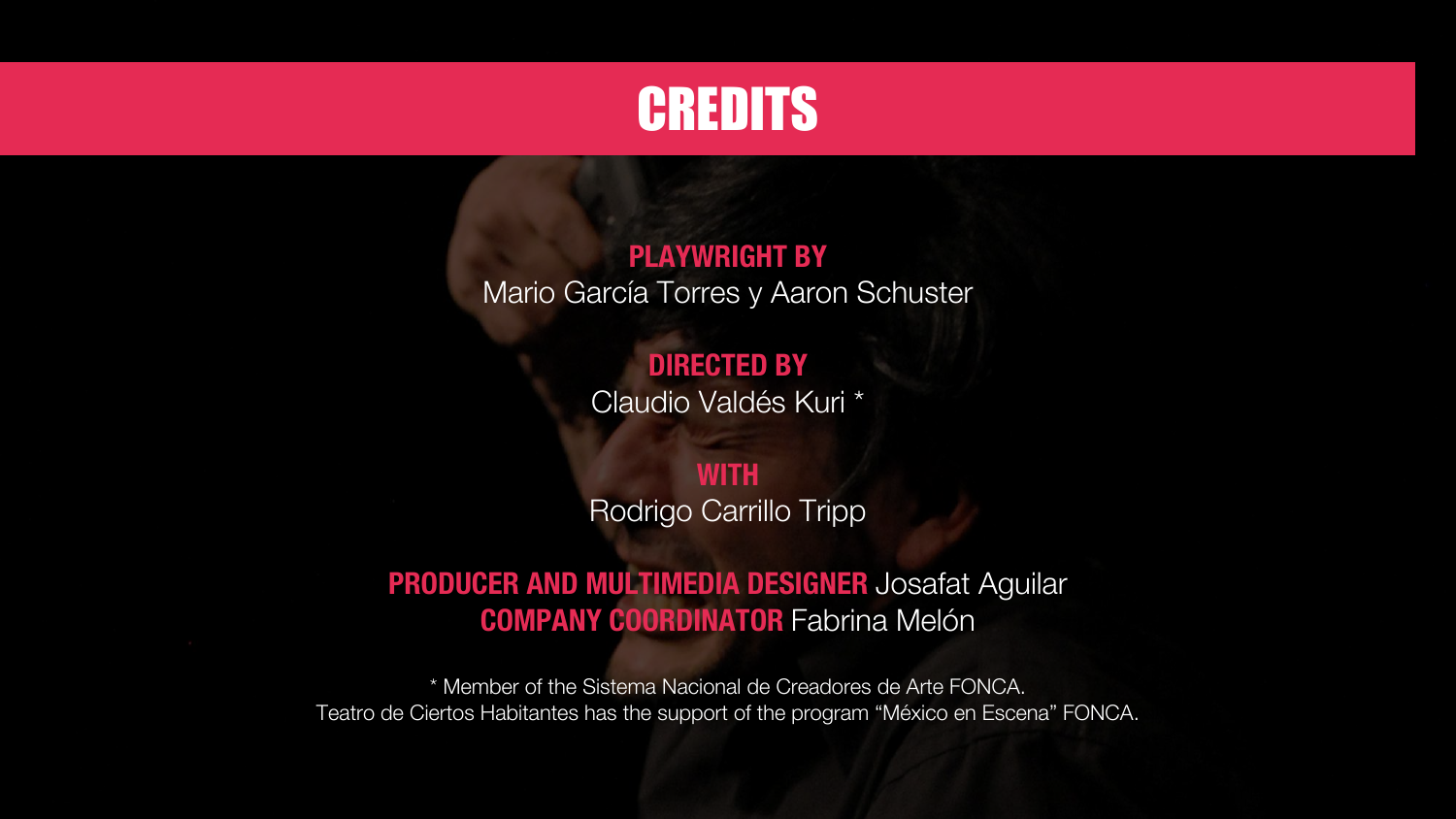

*The work is surprising, what at first seems like the extension of a joke that started more than five decades ago in the mecca of cinema, begins to acquire deep and philosophical overtones.*

> **Diario Momento Puebla**

*The most important part of this work is taking this peculiar subject, creating a luminous piece (in the sense of revealing unexplored worlds) with few elements, disturbing the spectator, and sending us home with many questions about what we just saw.*

#### **Gunary Prado**

Sinestesia Escénica, Michoacán

*A solid interpretation by the actor Rodrigo Carrillo Tripp. A work with an intimate and enjoyable touch, that questions the relationship between the work of art and its creation.*

> **Juan José Campos** Lumen, San Luis Potosí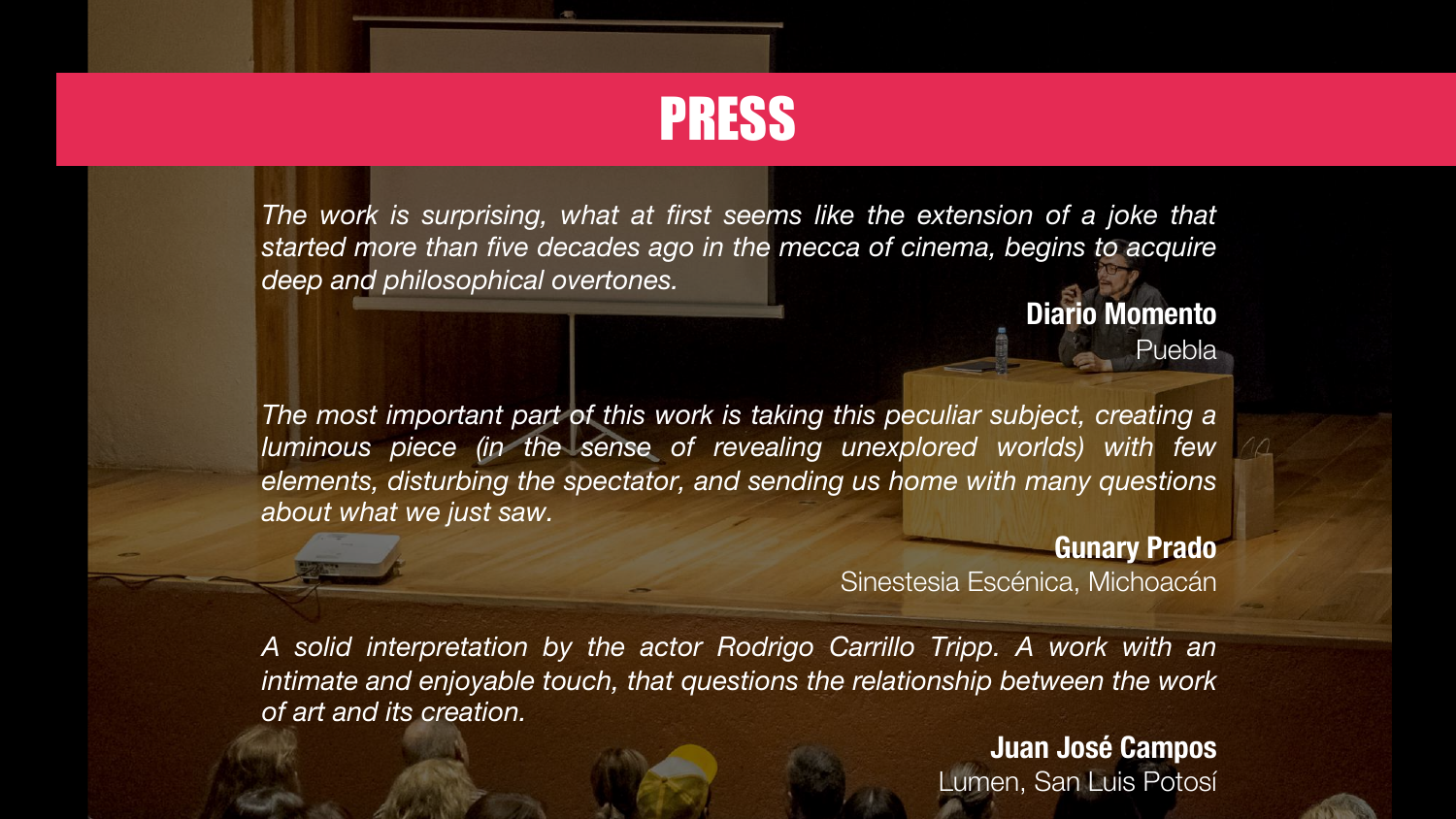

# THE COMPANY

With more than 20 years of experience, **Teatro de Ciertos Habitantes** (Certain Inhabitants Theatre) is a Mexican company of wide international prestige, and a benchmark of Latin American avant-garde theatre.

In their constant search for renewal, each staging of this iconic collective has been conceived by way of different challenges and artistic processes. It has performed in more than 200 cities, in the most prestigious festivals and theaters of the world, as well as in remote towns often excluded from theatrical experiences. In addition to their stage work, the company has created fiction and documentary films, television programs, radio series, book editions, recordings, conferences, and workshops.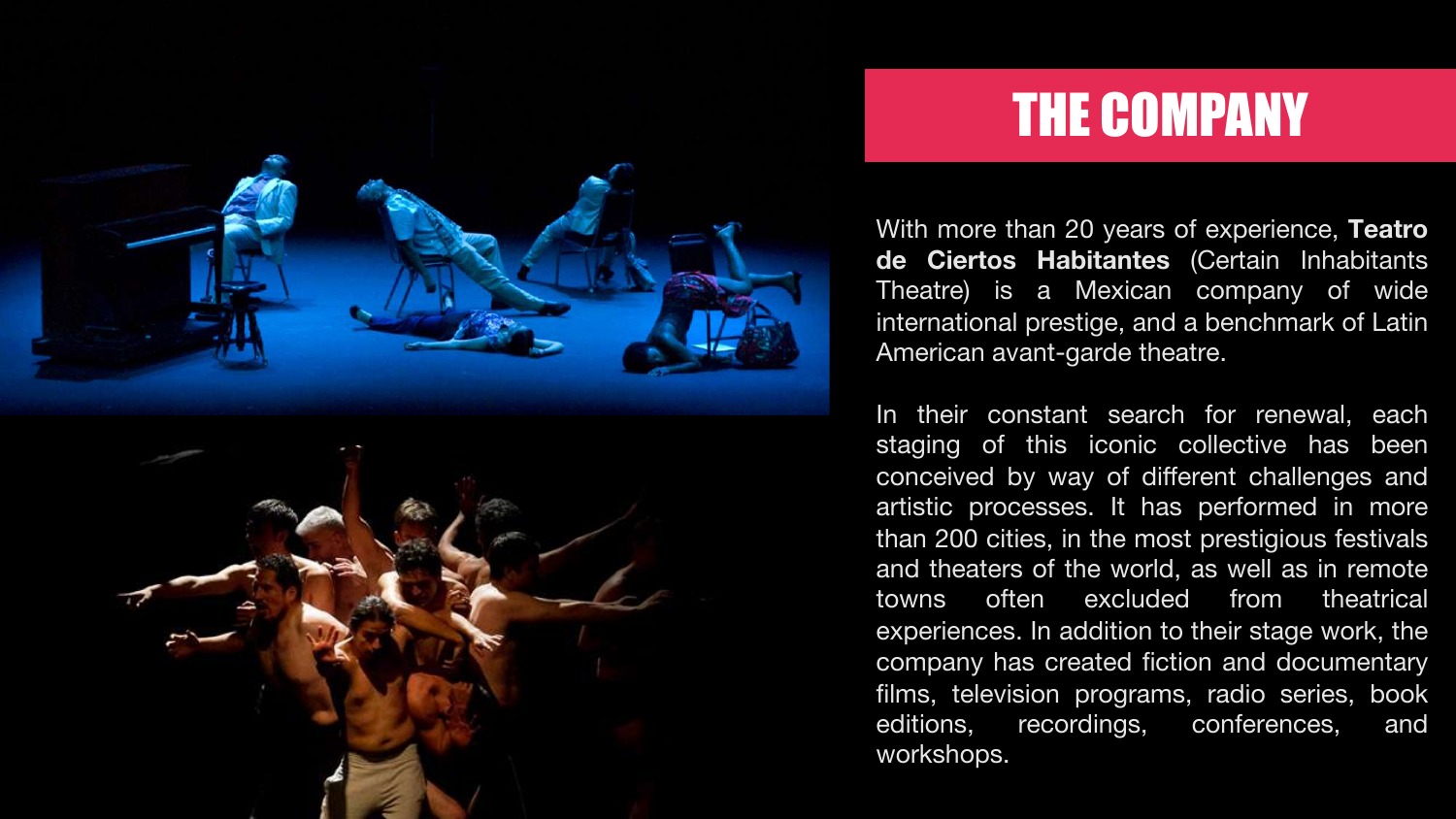## THE DIRECTOR

**Claudio Valdés Kuri** is a prestigious Mexican director and playwright with great international acclaim. He has directed opera and large-format spectacles. His work has received multiple awards and great praise from critics around the world.

Some of the most important institutions that have commissioned and coproduced his work include: The Edinburgh International Festival, Theater der Welt (Germany), Wiener Festwochen (Austria), Kunsten Festival des Arts (Belgium), Writers Theatre (USA), Festival Internacional Cervantino (Mexico), National Institute of Fine Arts (Mexico), National Autonomous University (Mexico), among others.

He is a member of the Sistema Nacional de Creadores de Artes (National System for Arts Creators). The journal *Líderes Mexicanos* has named him as one of the 300 most influential leaders in Mexico.